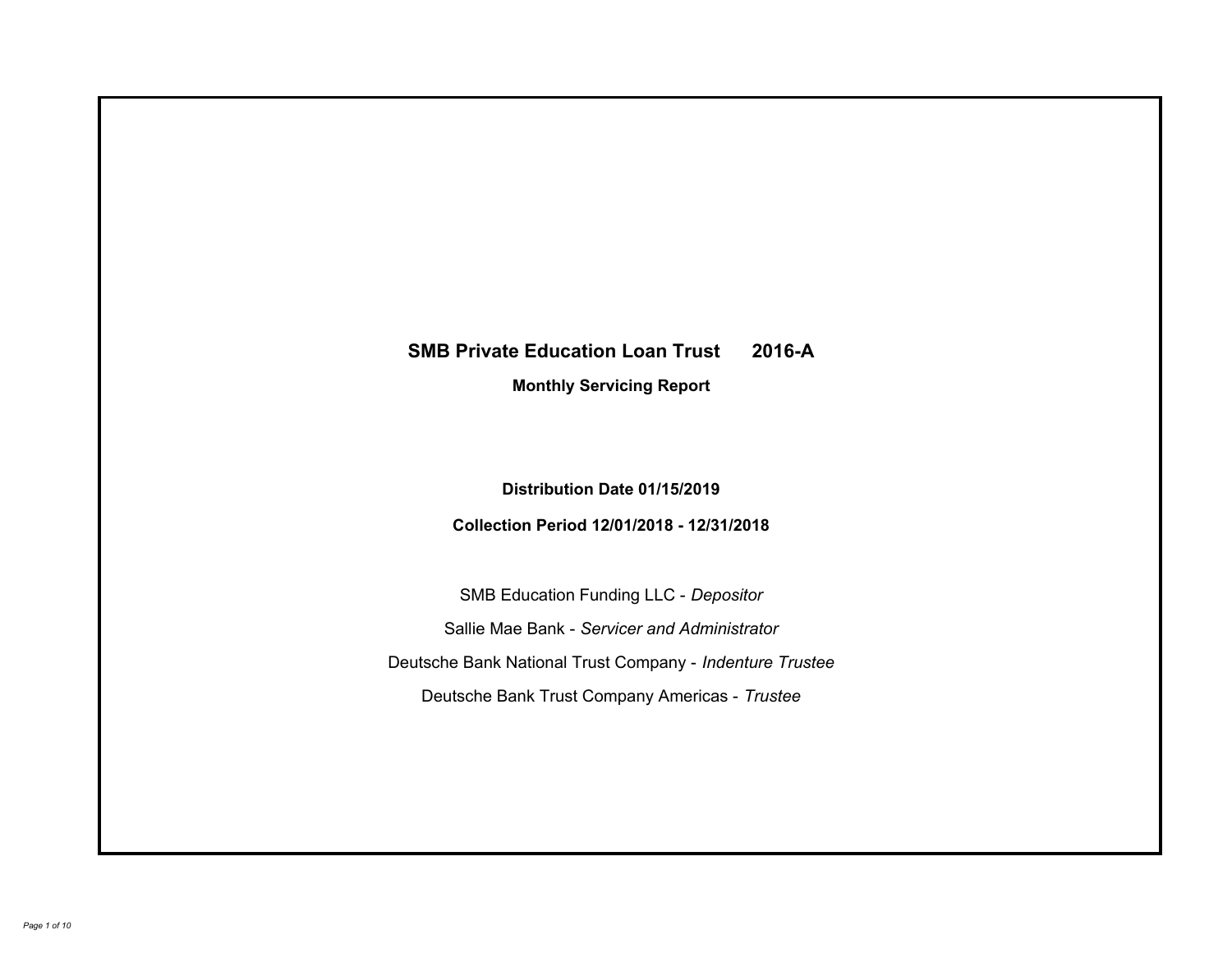| Α           | <b>Student Loan Portfolio Characteristics</b>                  | <b>Settlement Date</b><br>05/26/2016 | 11/30/2018           | 12/31/2018           |
|-------------|----------------------------------------------------------------|--------------------------------------|----------------------|----------------------|
|             | <b>Principal Balance</b>                                       | \$585,861,635.84                     | \$434,645,129.46     | \$429,519,559.50     |
|             | Interest to be Capitalized Balance                             | 32,367,510.93                        | 24,701,626.02        | 22,651,299.88        |
|             | Pool Balance                                                   | \$618,229,146.77                     | \$459,346,755.48     | \$452,170,859.38     |
|             | Weighted Average Coupon (WAC)                                  |                                      |                      |                      |
|             | WAC1 (Contractual Interest Rate on the Loan)                   | 8.26%                                | 9.50%                | 9.68%                |
|             | WAC2 (Average of Applicable Interest Rate)                     | 8.23%                                | 9.42%                | 9.60%                |
|             | WAC3 (Average of Actual Interest Rate)                         | 8.16%                                | 9.34%                | 9.52%                |
|             | Weighted Average Remaining Term                                | 134.18                               | 125.97               | 125.63               |
|             | Number of Loans                                                | 53,959                               | 40,433               | 39,882               |
|             | Number of Borrowers                                            | 52,283                               | 38,961               | 38,427               |
|             | Pool Factor<br>Since Issued Total Constant Prepayment Rate (1) |                                      | 0.743004043<br>9.17% | 0.731396864<br>9.22% |
|             |                                                                |                                      |                      |                      |
| B           | <b>Debt Securities</b><br>Cusip/Isin                           | 12/17/2018                           |                      | 01/15/2019           |
|             | A <sub>2</sub> A<br>78449FAB7                                  | \$169,157,245.21                     |                      | \$165,060,435.06     |
|             | A2B<br>78449FAC5                                               | \$103,977,389.26                     |                      | \$101,459,166.51     |
|             | 78449FAD3<br>B                                                 | \$50,000,000.00                      |                      | \$50,000,000.00      |
|             |                                                                |                                      |                      |                      |
| $\mathbf C$ | <b>Certificates</b><br><b>Cusip/Isin</b>                       | 12/17/2018                           |                      | 01/15/2019           |
|             | 78449F101<br>Residual                                          | \$100,000.00                         |                      | \$100,000.00         |
|             |                                                                |                                      |                      |                      |
| D           | <b>Account Balances</b>                                        | 12/17/2018                           |                      | 01/15/2019           |
|             | Reserve Account Balance                                        | \$1,557,854.00                       |                      | \$1,557,854.00       |
|             |                                                                |                                      |                      |                      |
| E           | <b>Asset / Liability</b>                                       | 12/17/2018                           |                      | 01/15/2019           |
|             | Overcollateralization Percentage                               | 29.65%                               |                      | 30.00%               |
|             | Specified Overcollateralization Amount                         | \$137,804,026.64                     |                      | \$135,651,257.81     |
|             | Actual Overcollateralization Amount                            | \$136,212,121.01                     |                      | \$135,651,257.81     |

(1) For additional information, see 'Since Issued CPR Methodology' found on page 11 of this report.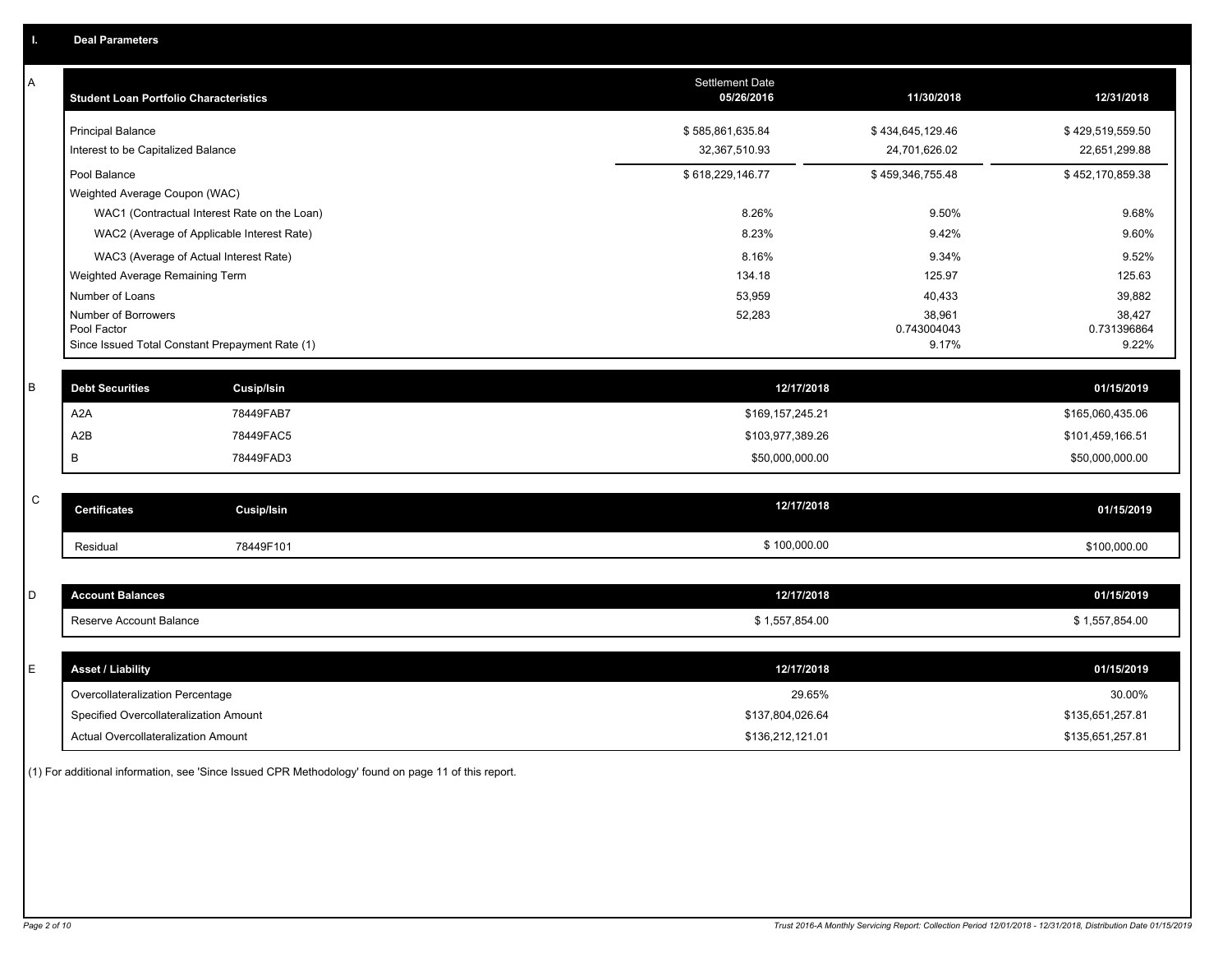# **II. 2016-A Trust Activity 12/01/2018 through 12/31/2018**

| Α | <b>Student Loan Principal Receipts</b>                           |                |
|---|------------------------------------------------------------------|----------------|
|   | <b>Borrower Principal</b>                                        | 7,439,047.65   |
|   | <b>Consolidation Activity Principal</b>                          | 0.00           |
|   | Seller Principal Reimbursement                                   | 275.55         |
|   | Servicer Principal Reimbursement                                 | 0.00           |
|   | Delinquent Principal Purchases by Servicer                       | 0.00           |
|   | <b>Other Principal Deposits</b>                                  | 26,748.11      |
|   | <b>Total Principal Receipts</b>                                  | \$7,466,071.31 |
| в | <b>Student Loan Interest Receipts</b>                            |                |
|   | <b>Borrower Interest</b>                                         | 2,203,656.90   |
|   | <b>Consolidation Activity Interest</b>                           | 0.00           |
|   | Seller Interest Reimbursement                                    | 0.00           |
|   | Servicer Interest Reimbursement                                  | 0.00           |
|   | Delinquent Interest Purchases by Servicer                        | 0.00           |
|   | Other Interest Deposits                                          | 209.93         |
|   | <b>Total Interest Receipts</b>                                   | \$2,203,866.83 |
| C | <b>Recoveries on Realized Losses</b>                             | \$67,620.71    |
| D | <b>Investment Income</b>                                         | \$20,099.14    |
| E | <b>Funds Borrowed from Next Collection Period</b>                | \$0.00         |
| F | <b>Funds Repaid from Prior Collection Period</b>                 | \$0.00         |
| G | Loan Sale or Purchase Proceeds                                   | \$0.00         |
| н | Initial Deposits to Distribution Account                         | \$0.00         |
|   | <b>Excess Transferred from Other Accounts</b>                    | \$0.00         |
| J | <b>Borrower Benefit Reimbursements</b>                           | \$0.00         |
| Κ | <b>Other Deposits</b>                                            | \$0.00         |
| L | <b>Other Fees Collected</b>                                      | \$0.00         |
| М | <b>AVAILABLE FUNDS</b>                                           | \$9,757,657.99 |
| N | Non-Cash Principal Activity During Collection Period             | \$2,340,501.35 |
| O | Aggregate Purchased Amounts by the Depositor, Servicer or Seller | \$26,958.04    |
| P | Aggregate Loan Substitutions                                     | \$0.00         |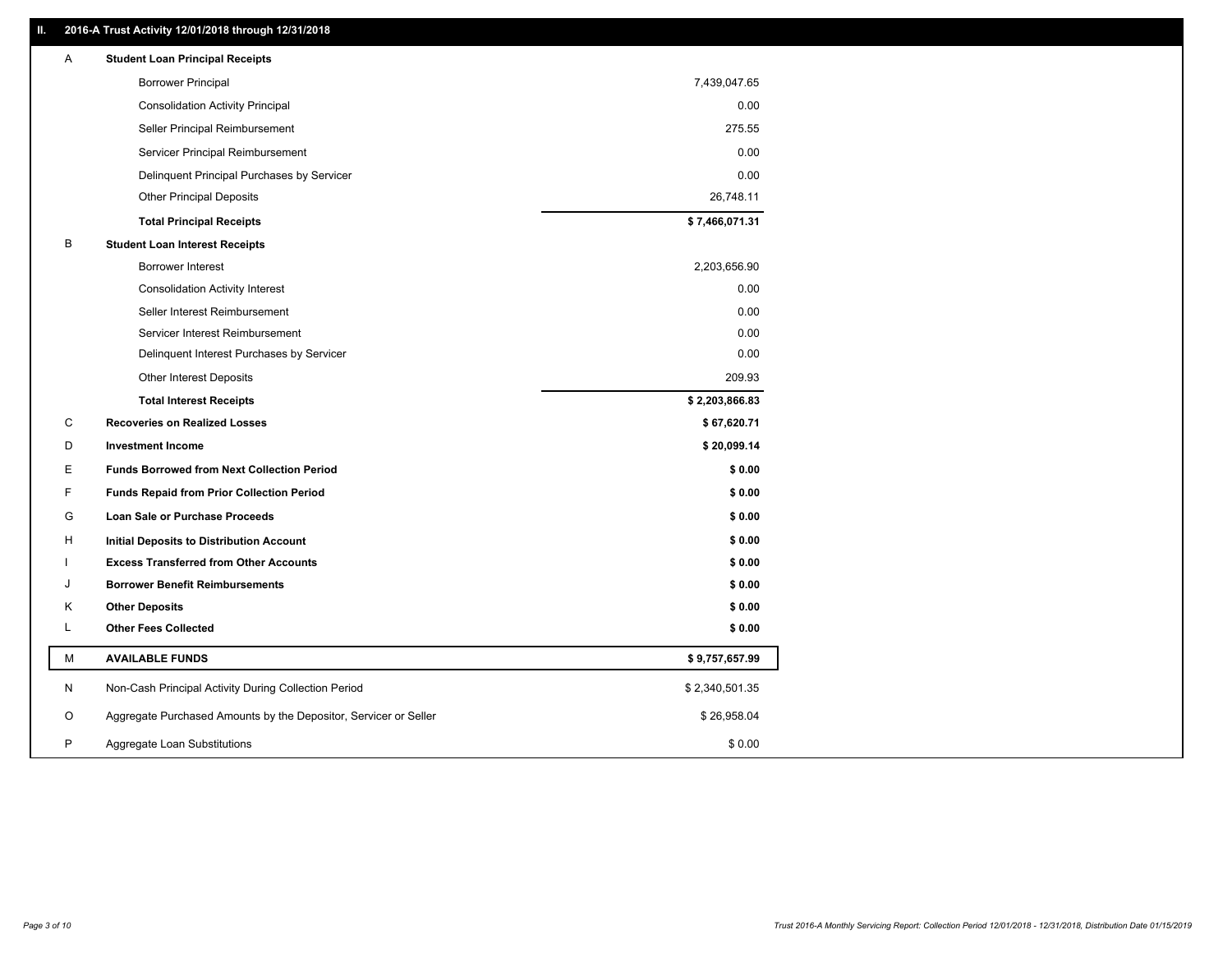|                   |                       |                          |            |                                                           | <b>Loans by Repayment Status</b> |                            |                          |         |                                                                  |                |                            |
|-------------------|-----------------------|--------------------------|------------|-----------------------------------------------------------|----------------------------------|----------------------------|--------------------------|---------|------------------------------------------------------------------|----------------|----------------------------|
|                   |                       |                          | 12/31/2018 |                                                           |                                  | 11/30/2018                 |                          |         |                                                                  |                |                            |
|                   |                       | <b>Wtd Avg</b><br>Coupon | # Loans    | Principal and<br><b>Interest Accrued</b><br>to Capitalize | % of Principal                   | % of Loans in<br>Repay (1) | <b>Wtd Avg</b><br>Coupon | # Loans | <b>Principal and</b><br><b>Interest Accrued</b><br>to Capitalize | % of Principal | % of Loans in<br>Repay (1) |
| INTERIM:          | IN SCHOOL             | 10.73%                   | 2,888      | \$42,411,695.58                                           | 9.380%                           | $-$ %                      | 10.54%                   | 3,040   | \$44,039,781.39                                                  | 9.587%         | $-$ %                      |
|                   | GRACE                 | 10.33%                   | 676        | \$9,162,611.97                                            | 2.026%                           | $-$ %                      | 10.14%                   | 983     | \$14,390,500.44                                                  | 3.133%         | $-$ %                      |
|                   | <b>DEFERMENT</b>      | 10.58%                   | 1,985      | \$24,319,258.31                                           | 5.378%                           | $-$ %                      | 10.35%                   | 2,075   | \$25,226,752.70                                                  | 5.492%         | $-$ %                      |
| <b>REPAYMENT:</b> | <b>CURRENT</b>        | 9.26%                    | 32,097     | \$345,706,835.41                                          | 76.455%                          | 91.876%                    | 9.07%                    | 32,221  | \$347,521,760.23                                                 | 75.656%        | 92.502%                    |
|                   | 31-60 DAYS DELINQUENT | 9.78%                    | 618        | \$7,869,339.28                                            | 1.740%                           | 2.091%                     | 9.33%                    | 518     | \$6,319,806.07                                                   | 1.376%         | 1.682%                     |
|                   | 61-90 DAYS DELINQUENT | 9.17%                    | 256        | \$3,150,122.33                                            | 0.697%                           | 0.837%                     | 9.22%                    | 194     | \$2,645,157.99                                                   | 0.576%         | 0.704%                     |
|                   | > 90 DAYS DELINQUENT  | 10.28%                   | 127        | \$1,728,369.11                                            | 0.382%                           | 0.459%                     | 9.74%                    | 152     | \$1,969,337.77                                                   | 0.429%         | 0.524%                     |
|                   | <b>FORBEARANCE</b>    | 9.65%                    | 1,235      | \$17,822,627.39                                           | 3.942%                           | 4.737%                     | 9.45%                    | 1,250   | \$17,233,658.89                                                  | 3.752%         | 4.587%                     |
| <b>TOTAL</b>      |                       |                          | 39,882     | \$452,170,859.38                                          | 100.00%                          | 100.00%                    |                          | 40,433  | \$459,346,755.48                                                 | 100.00%        | 100.00%                    |

Percentages may not total 100% due to rounding \*

1 Loans classified in "Repayment" include any loan for which interim interest only, \$25 fixed payments or full principal and interest payments are due.

|                                |                                                                                                                                                                              |                          |            |                                                           | <b>Loans by Borrower Status</b> |                                |                          |         |                                                                  |                |                                |
|--------------------------------|------------------------------------------------------------------------------------------------------------------------------------------------------------------------------|--------------------------|------------|-----------------------------------------------------------|---------------------------------|--------------------------------|--------------------------|---------|------------------------------------------------------------------|----------------|--------------------------------|
|                                |                                                                                                                                                                              |                          | 12/31/2018 |                                                           |                                 | 11/30/2018                     |                          |         |                                                                  |                |                                |
|                                |                                                                                                                                                                              | <b>Wtd Avg</b><br>Coupon | # Loans    | Principal and<br><b>Interest Accrued</b><br>to Capitalize | % of Principal                  | % of Loans in<br>P&I Repay (2) | <b>Wtd Avg</b><br>Coupon | # Loans | <b>Principal and</b><br><b>Interest Accrued</b><br>to Capitalize | % of Principal | % of Loans in<br>P&I Repay (2) |
| INTERIM:                       | IN SCHOOL                                                                                                                                                                    | 10.26%                   | 6,131      | \$88,874,365.31                                           | 19.655%                         | $-$ %                          | 10.06%                   | 6,430   | \$92,163,792.80                                                  | 20.064%        | $-$ %                          |
|                                | <b>GRACE</b>                                                                                                                                                                 | 10.02%                   | 1,264      | \$17,171,462.76                                           | 3.798%                          | $-$ %                          | 9.74%                    | 1,976   | \$28,453,072.41                                                  | 6.194%         | $-$ %                          |
|                                | <b>DEFERMENT</b>                                                                                                                                                             | 10.10%                   | 3,794      | \$45,933,200.46                                           | 10.158%                         | $-$ %                          | 9.89%                    | 3,938   | \$46,958,517.73                                                  | 10.223%        | $-$ %                          |
| P&I REPAYMENT:                 | <b>CURRENT</b>                                                                                                                                                               | 9.13%                    | 26,489     | \$270,080,807.15                                          | 59.730%                         | 89.969%                        | 8.93%                    | 26,026  | \$264,189,685.42                                                 | 57.514%        | 90.547%                        |
|                                | 31-60 DAYS DELINQUENT                                                                                                                                                        | 9.71%                    | 579        | \$7,387,680.89                                            | 1.634%                          | 2.461%                         | 9.24%                    | 472     | \$5,808,039.89                                                   | 1.264%         | 1.991%                         |
|                                | 61-90 DAYS DELINQUENT                                                                                                                                                        | 9.10%                    | 240        | \$2,962,170.24                                            | 0.655%                          | 0.987%                         | 9.20%                    | 192     | \$2,595,736.10                                                   | 0.565%         | 0.890%                         |
|                                | > 90 DAYS DELINQUENT                                                                                                                                                         | 10.27%                   | 125        | \$1,678,790.71                                            | 0.371%                          | 0.559%                         | 9.72%                    | 149     | \$1,944,252.24                                                   | 0.423%         | 0.666%                         |
|                                | FORBEARANCE                                                                                                                                                                  | 9.65%                    | 1,260      | \$18,082,381.86                                           | 3.999%                          | 6.024%                         | 9.45%                    | 1,250   | \$17,233,658.89                                                  | 3.752%         | 5.907%                         |
| <b>TOTAL</b><br>$\overline{2}$ | Percentages may not total 100% due to rounding<br>Loans classified in "P&I Repayment" includes only those loans for which scheduled principal and interest payments are due. |                          | 39,882     | \$452,170,859.38                                          | 100.00%                         | 100.00%                        |                          | 40,433  | \$459,346,755.48                                                 | 100.00%        | 100.00%                        |

WAC reflects WAC3 To conform with company standard reporting these sections now include Princial and Interest Accrued to Capitalize.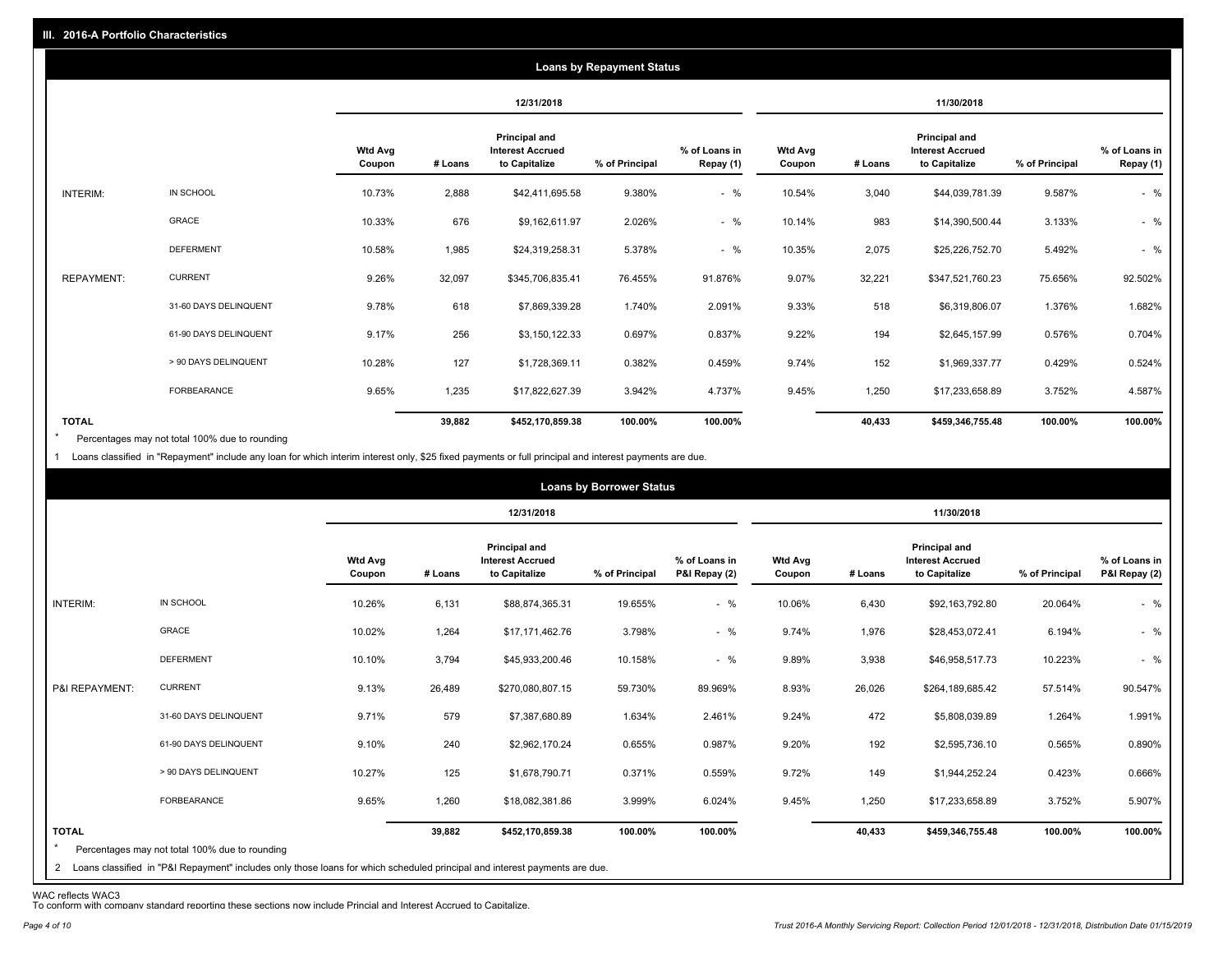|                                                                                                  | 12/31/2018       | 11/30/2018       |
|--------------------------------------------------------------------------------------------------|------------------|------------------|
| Pool Balance                                                                                     | \$452,170,859.38 | \$459,346,755.48 |
| Total # Loans                                                                                    | 39,882           | 40,433           |
| Total # Borrowers                                                                                | 38,427           | 38,961           |
| Weighted Average Coupon                                                                          | 9.60%            | 9.42%            |
| Weighted Average Remaining Term                                                                  | 125.63           | 125.97           |
| Percent of Pool - Cosigned                                                                       | 92.9%            | 92.8%            |
| Percent of Pool - Non Cosigned                                                                   | 7.1%             | 7.2%             |
| Borrower Interest Accrued for Period                                                             | \$3,409,645.47   | \$3,307,000.15   |
| <b>Outstanding Borrower Interest Accrued</b>                                                     | \$25,433,251.83  | \$27,313,147.53  |
| Gross Principal Realized Loss - Periodic *                                                       | \$689,369.01     | \$350,721.61     |
| Gross Principal Realized Loss - Cumulative *                                                     | \$13,438,112.81  | \$12,748,743.80  |
| Recoveries on Realized Losses - Periodic                                                         | \$67,620.71      | \$72,303.98      |
| Recoveries on Realized Losses - Cumulative                                                       | \$1,838,291.51   | \$1,770,670.80   |
| Net Losses - Periodic                                                                            | \$621,748.30     | \$278,417.63     |
| Net Losses - Cumulative                                                                          | \$11,599,821.30  | \$10,978,073.00  |
| Non-Cash Principal Activity - Capitalized Interest                                               | \$3,030,308.22   | \$5,806,334.09   |
| Since Issued Total Constant Prepayment Rate (CPR) (1)                                            | 9.22%            | 9.17%            |
| <b>Loan Substitutions</b>                                                                        | \$0.00           | \$0.00           |
| <b>Cumulative Loan Substitutions</b>                                                             | \$0.00           | \$0.00           |
| <b>Unpaid Servicing Fees</b>                                                                     | \$0.00           | \$0.00           |
| <b>Unpaid Administration Fees</b>                                                                | \$0.00           | \$0.00           |
| <b>Unpaid Carryover Servicing Fees</b>                                                           | \$0.00           | \$0.00           |
| Note Interest Shortfall                                                                          | \$0.00           | \$0.00           |
| Loans in Modification                                                                            | \$24,258,438.42  | \$23,806,385.71  |
| % of Loans in Modification as a % of Loans in Repayment (P&I)                                    | 8.60%            | 8.67%            |
|                                                                                                  |                  |                  |
| % Annualized Gross Principal Realized Loss - Periodic as a %<br>of Loans in Repayment (P&I) * 12 | 2.93%            | 1.53%            |
| % Gross Principal Realized Loss - Cumulative as a % of<br><b>Original Pool Balance</b>           | 2.17%            | 2.06%            |
|                                                                                                  |                  |                  |

\* In accordance with the Servicer's current policies and procedures, after September 1, 2017 loans subject to bankruptcy claims generally will not be reported as a charged-off unless and until they are delinquent for 120 d

(1) For additional information, see 'Since Issued CPR Methodology' found on page 11 of this report.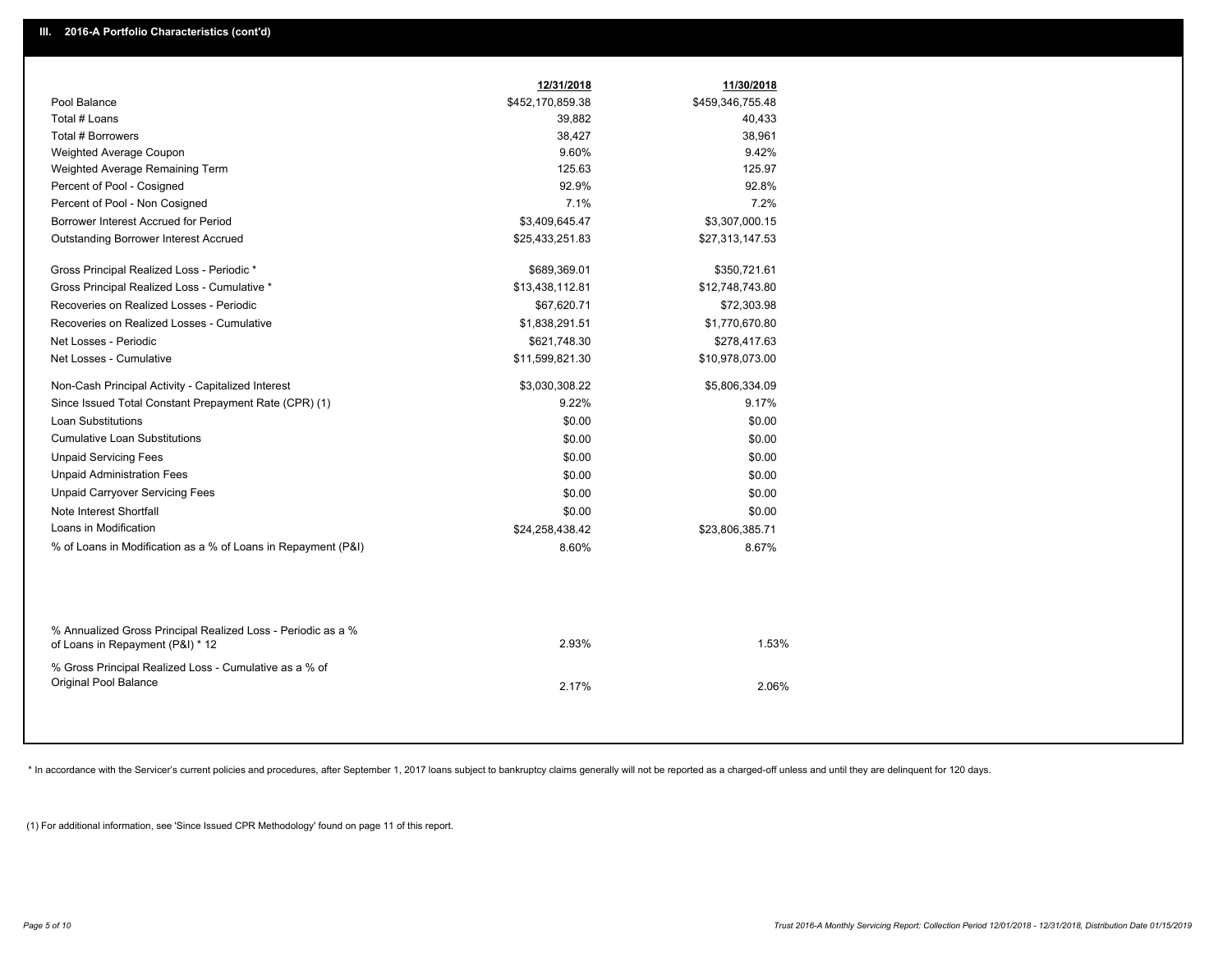#### **Loan Program**  A

|                                    | Weighted<br><b>Average Coupon</b> | # LOANS     | <b>\$ AMOUNT</b> | $%$ *    |
|------------------------------------|-----------------------------------|-------------|------------------|----------|
| - Smart Option Interest-Only Loans | 8.64%                             | 9,029       | \$78,139,849.28  | 17.281%  |
| - Smart Option Fixed Pay Loans     | 9.53%                             | 10,790      | \$144,365,879.53 | 31.927%  |
| - Smart Option Deferred Loans      | 9.81%                             | 20.063      | \$229,665,130.57 | 50.792%  |
| - Other Loan Programs              | $0.00\%$                          | $\mathbf 0$ | \$0.00           | 0.000%   |
| <b>Total</b>                       | 9.52%                             | 39,882      | \$452,170,859.38 | 100.000% |

\* Percentages may not total 100% due to rounding

B

C

**Index Type**

|                       | Weighted<br><b>Average Coupon</b> | # LOANS | \$ AMOUNT        | $%$ *     |
|-----------------------|-----------------------------------|---------|------------------|-----------|
| - Fixed Rate Loans    | 7.91%                             | 8,136   | \$102,748,120.55 | 22.723%   |
| - LIBOR Indexed Loans | 9.99%                             | 31.746  | \$349,422,738.83 | 77.277%   |
| - Other Index Rates   | $0.00\%$                          |         | \$0.00           | $0.000\%$ |
| Total                 | 9.52%                             | 39,882  | \$452,170,859.38 | 100.000%  |

\* Percentages may not total 100% due to rounding

# **Weighted Average Recent FICO**

| (2)<br>Wtd Avg Recent FICO Band | # LOANS | <b>\$ AMOUNT</b> | $\%$ *   |
|---------------------------------|---------|------------------|----------|
| $0 - 639$                       | 3,149   | \$33,289,794.29  | 7.362%   |
| 640 - 669                       | 2,349   | \$25,583,631.42  | 5.658%   |
| 670 - 699                       | 4,251   | \$48,787,391.54  | 10.790%  |
| 700 - 739                       | 8,690   | \$100,739,036.44 | 22.279%  |
| $740 +$                         | 21,438  | \$243,751,695.45 | 53.907%  |
| N/A <sup>(1)</sup>              | 5       | \$19,310.24      | 0.004%   |
| <b>Total</b>                    | 39,882  | \$452,170,859.38 | 100.000% |

WAC reflects WAC3

To conform with company standard reporting these sections now include Princial and Interest Accrued to Capitalize.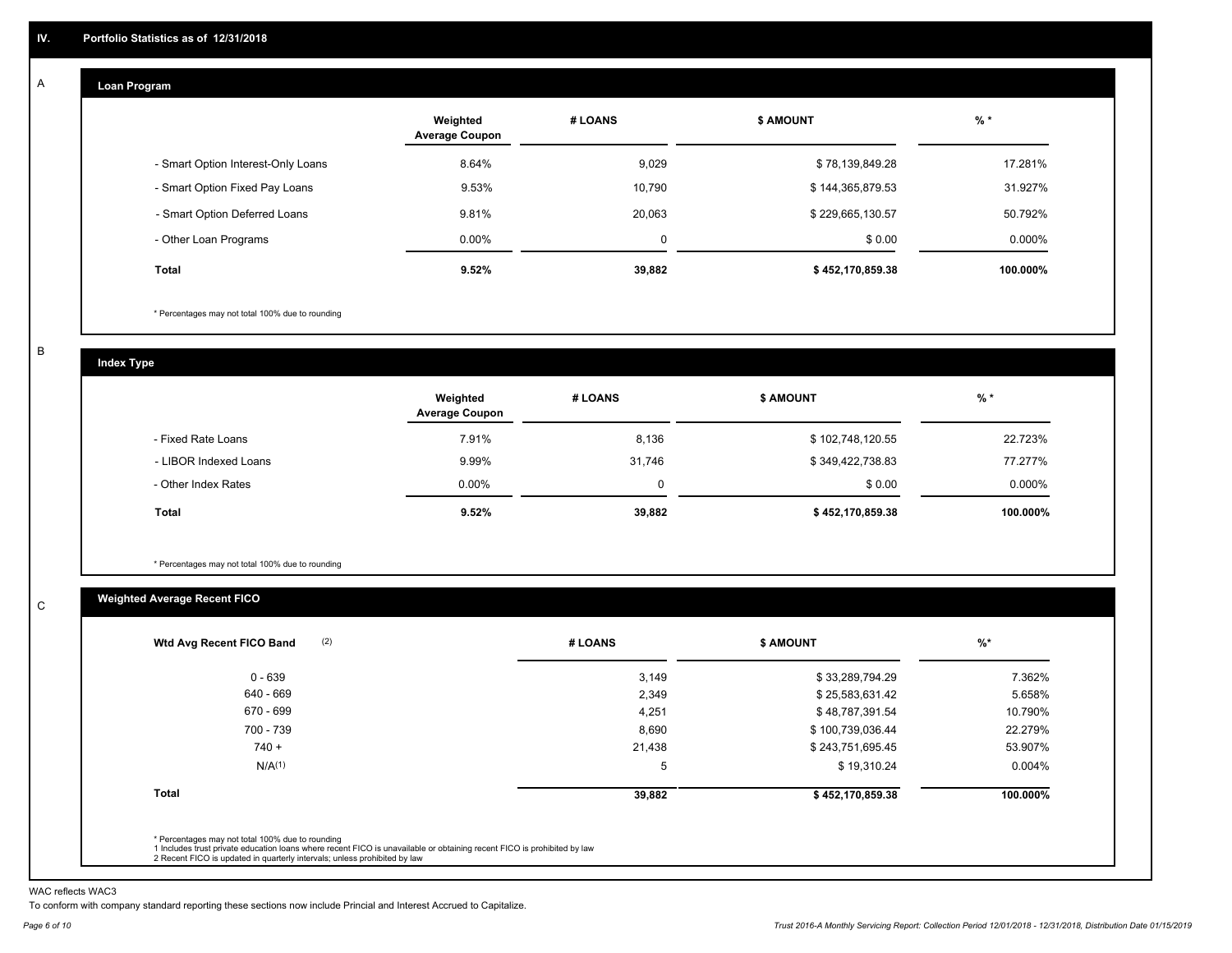| ۷. | 2016-A Reserve Account, Principal Distribution, and R-2 Certificate Calculations        |                  |  |
|----|-----------------------------------------------------------------------------------------|------------------|--|
| А. | <b>Reserve Account</b>                                                                  |                  |  |
|    | Specified Reserve Account Balance                                                       | \$1,557,854.00   |  |
|    | <b>Actual Reserve Account Balance</b>                                                   | \$1,557,854.00   |  |
| В. | <b>Principal Distribution Amount</b>                                                    |                  |  |
|    | Class A Notes Outstanding<br>i.                                                         | \$273,134,634.47 |  |
|    | Pool Balance<br>ii.                                                                     | \$452,170,859.38 |  |
|    | First Priority Principal Distribution Amount (i - ii)<br>iii.                           | \$0.00           |  |
|    | Class A and B Notes Outstanding<br>iv.                                                  | \$323,134,634.47 |  |
|    | First Priority Principal Distribution Amount<br>٧.                                      | \$0.00           |  |
|    | Pool Balance<br>vi.                                                                     | \$452,170,859.38 |  |
|    | Specified Overcollateralization Amount<br>vii.                                          | \$135,651,257.81 |  |
|    | Regular Principal Distribution Amount (if (iv > 0, (iv - v) - (vi - vii))<br>viii.      | \$6,615,032.90   |  |
|    | Pool Balance<br>ix.                                                                     | \$452,170,859.38 |  |
|    | 10% of Initial Pool Balance<br>х.                                                       | \$61,822,914.68  |  |
|    | First Priority Principal Distribution Amount<br>xi.                                     | \$0.00           |  |
|    | Regular Principal Distribution Amount<br>xii.                                           | \$6,615,032.90   |  |
|    | Available Funds (after payment of waterfall items A through I)<br>xiii.                 | \$1,932,447.11   |  |
|    | Additional Principal Distribution Amount (if(vi <= x,min(xiii, vi - xi - xii)))<br>xiv. | \$0.00           |  |
| C. | R-2 Certificate                                                                         |                  |  |
|    | <b>Previous Notional Balance</b>                                                        | \$37,490,591.00  |  |
|    | Shortfall of Principal                                                                  | \$0.00           |  |
|    | Shortfall of Interest                                                                   | \$0.00           |  |
|    | <b>Current Notional Balance</b>                                                         | \$37,490,591.00  |  |
|    | Excess Distribution Allocated (1)                                                       | \$544,955.53     |  |
|    |                                                                                         |                  |  |
|    |                                                                                         |                  |  |

1. Until the notional amount of the R-2 Certificate is reduced to zero and if there is excess cash through the distribution available it will be distributed to the R-2 Certificate, otherwise the amount will be zero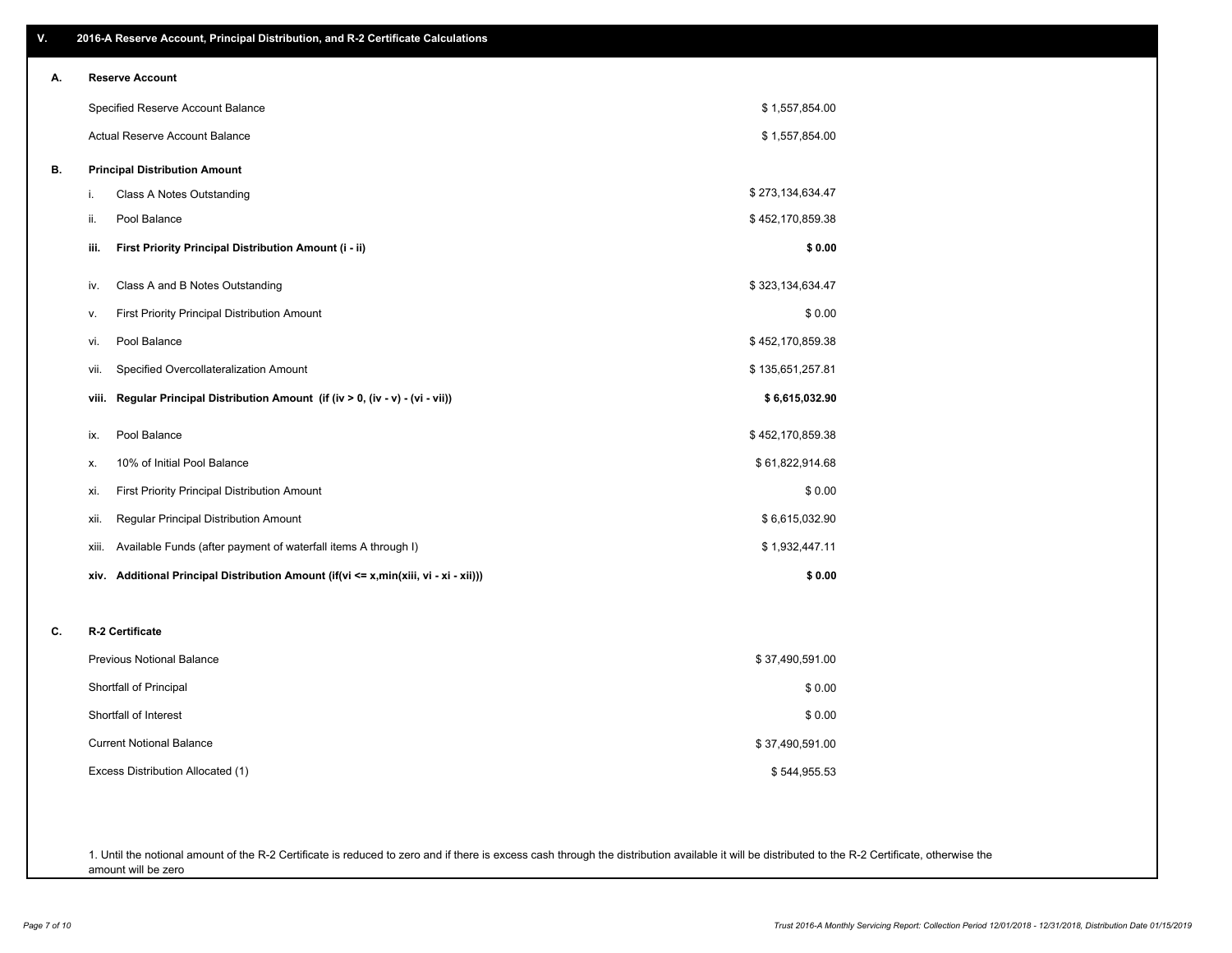|    |                                                         | Paid           | <b>Funds Balance</b> |
|----|---------------------------------------------------------|----------------|----------------------|
|    | <b>Total Available Funds</b>                            |                | \$9,757,657.99       |
| A  | <b>Trustee Fees</b>                                     | \$0.00         | \$9,757,657.99       |
| В  | <b>Servicing Fees</b>                                   | \$290,379.59   | \$9,467,278.40       |
| C  | i. Administration Fees                                  | \$8,333.00     | \$9,458,945.40       |
|    | ii. Unreimbursed Administrator Advances plus any Unpaid | \$0.00         | \$9,458,945.40       |
| D  | <b>Class A Noteholders Interest Distribution Amount</b> | \$711,883.76   | \$8,747,061.64       |
| Е  | First Priority Principal Payment                        | \$0.00         | \$8,747,061.64       |
| F. | <b>Class B Noteholders Interest Distribution Amount</b> | \$199,581.63   | \$8,547,480.01       |
| G  | <b>Reinstatement Reserve Account</b>                    | \$0.00         | \$8,547,480.01       |
| H  | Regular Principal Distribution                          | \$6,615,032.90 | \$1,932,447.11       |
|    | <b>Carryover Servicing Fees</b>                         | \$0.00         | \$1,932,447.11       |
| J  | Additional Principal Distribution Amount                | \$0.00         | \$1,932,447.11       |
| ĸ  | Unpaid Expenses of Trustee                              | \$0.00         | \$1,932,447.11       |
|    | Unpaid Expenses of Administrator                        | \$0.00         | \$1,932,447.11       |
| м  | i. Remaining Funds to the R-1 Certificateholder(s)      | \$1,387,491.58 | \$544,955.53         |
|    | ii. Remaining Funds to the R-2 Certificateholder(s)     | \$544,955.53   | \$0.00               |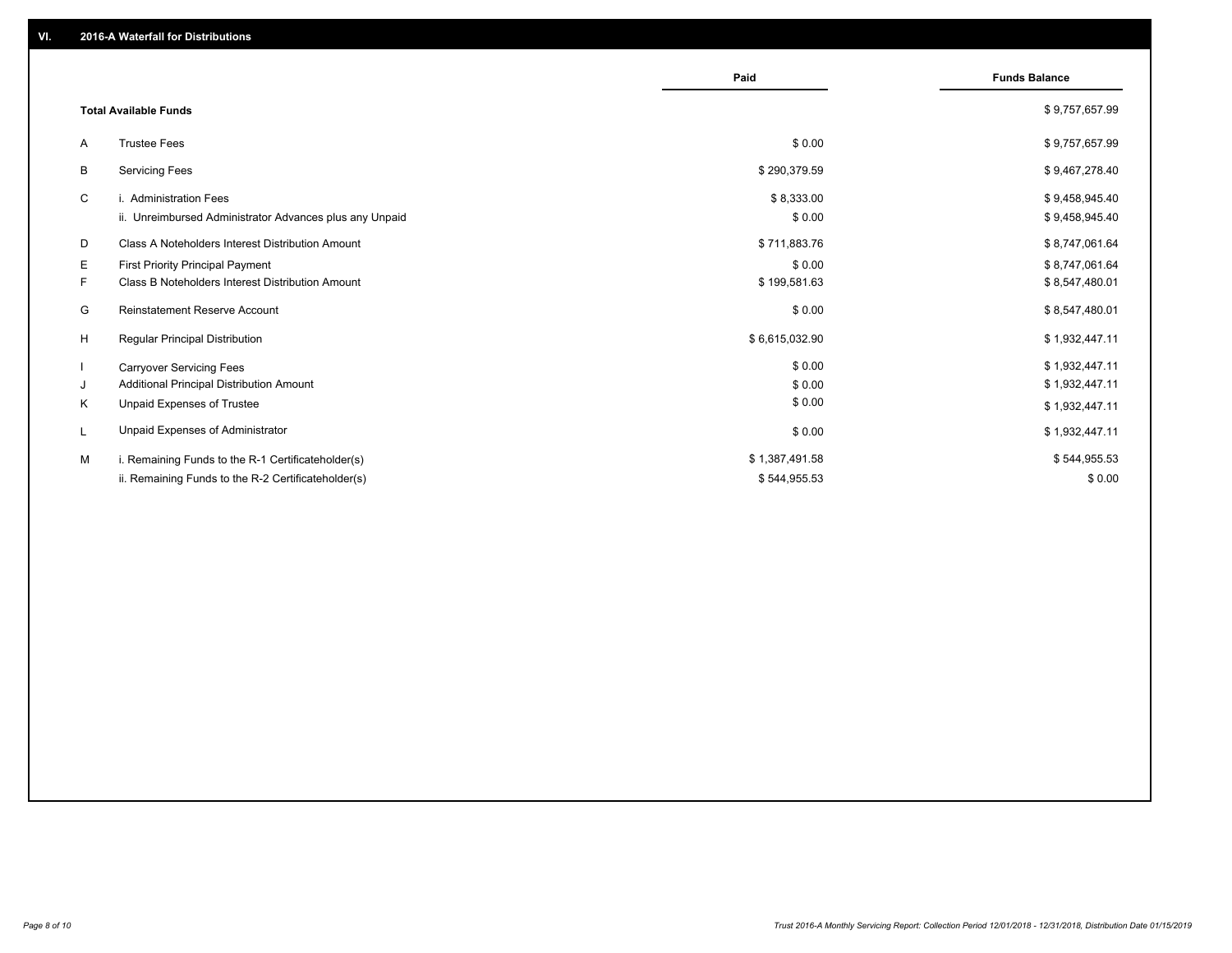| <b>Distribution Amounts</b>                                |                         |                         |                         |
|------------------------------------------------------------|-------------------------|-------------------------|-------------------------|
|                                                            | A <sub>2</sub> A        | A <sub>2</sub> B        | в                       |
| Cusip/Isin                                                 | 78449FAB7               | 78449FAC5               | 78449FAD3               |
| <b>Beginning Balance</b>                                   | \$169,157,245.21        | \$103,977,389.26        | \$50,000,000.00         |
| Index                                                      | <b>FIXED</b>            | <b>LIBOR</b>            | <b>LIBOR</b>            |
| Spread/Fixed Rate                                          | 2.70%                   | 1.50%                   | 2.50%                   |
| Record Date (Days Prior to Distribution)                   | 1 NEW YORK BUSINESS DAY | 1 NEW YORK BUSINESS DAY | 1 NEW YORK BUSINESS DAY |
| <b>Accrual Period Begin</b>                                | 12/15/2018              | 12/17/2018              | 12/17/2018              |
| <b>Accrual Period End</b>                                  | 1/15/2019               | 1/15/2019               | 1/15/2019               |
| Daycount Fraction                                          | 0.08333333              | 0.08055556              | 0.08055556              |
| Interest Rate*                                             | 2.70000%                | 3.95513%                | 4.95513%                |
| <b>Accrued Interest Factor</b>                             | 0.002250000             | 0.003186077             | 0.003991633             |
| <b>Current Interest Due</b>                                | \$380,603.80            | \$331,279.96            | \$199,581.63            |
| Interest Shortfall from Prior Period Plus Accrued Interest | $$ -$                   | $\mathcal{S}$ -         | $\mathcal{S}$ -         |
| <b>Total Interest Due</b>                                  | \$380,603.80            | \$331,279.96            | \$199,581.63            |
| <b>Interest Paid</b>                                       | \$380,603.80            | \$331,279.96            | \$199,581.63            |
| <b>Interest Shortfall</b>                                  | $$ -$                   | $\mathsf{\$}$ -         | $\mathsf{\$}$ -         |
| <b>Principal Paid</b>                                      | \$4,096,810.15          | \$2,518,222.75          | $\mathsf{\$}$ -         |
| <b>Ending Principal Balance</b>                            | \$165,060,435.06        | \$101,459,166.51        | \$50,000,000.00         |
| Paydown Factor                                             | 0.018792707             | 0.018792707             | 0.000000000             |
| <b>Ending Balance Factor</b>                               | 0.757157959             | 0.757157959             | 1.000000000             |

\* Pay rates for Current Distribution. For the interest rates applicable to the next distribution date, please see https://www.salliemae.com/about/investors/data/SMBabrate.txt.

**VII. 2016-A Distributions**